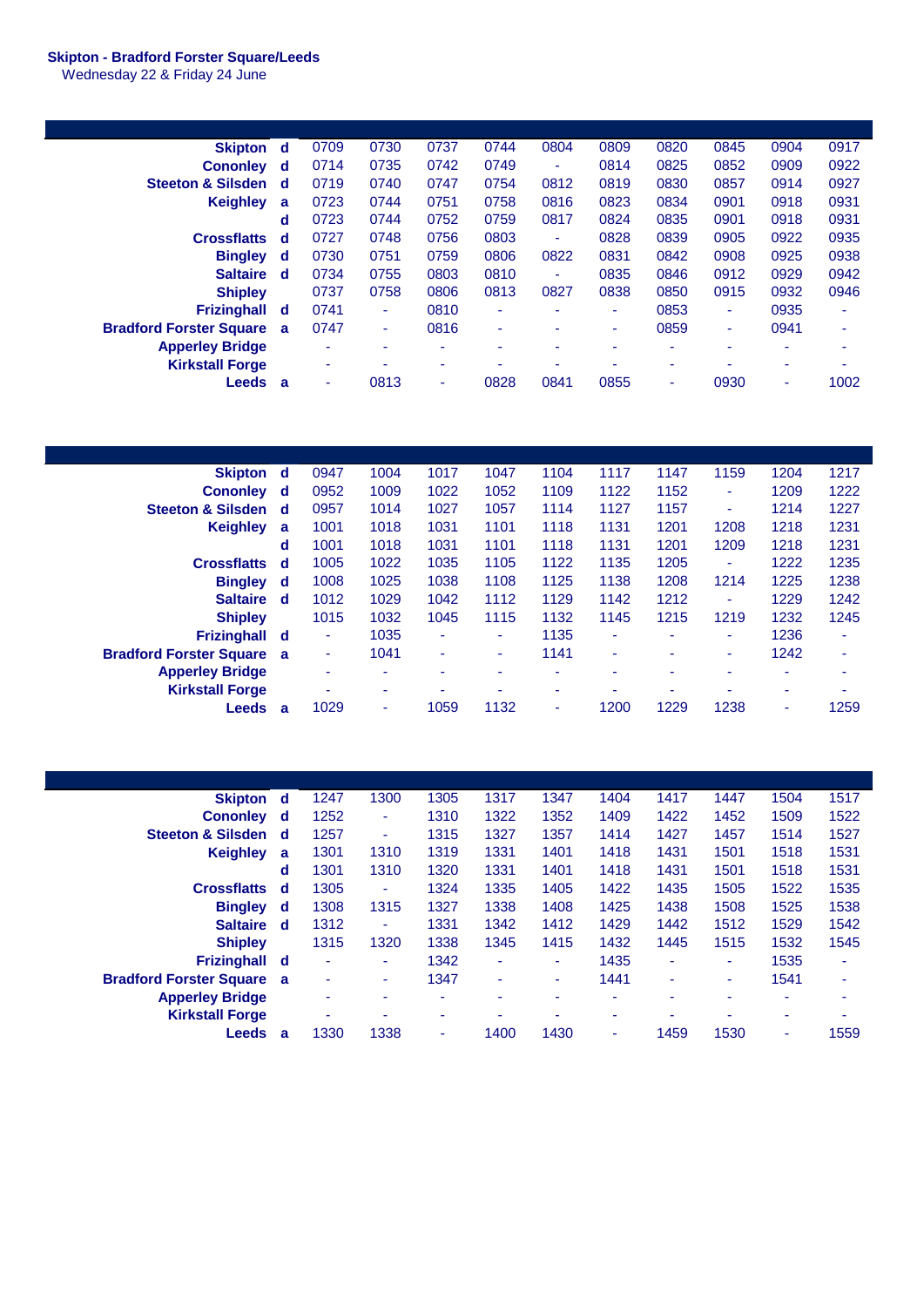| <b>Skipton</b>                   | d d      | 1530 | 1547 | 1604 | 1617           | 1645           | 1659 | 1704 | 1717 | 1747 | 1803 |
|----------------------------------|----------|------|------|------|----------------|----------------|------|------|------|------|------|
| <b>Cononley</b>                  | d d      | ۰    | 1552 | 1609 | 1622           | 1650           | ٠    | 1709 | 1722 | 1752 | 1808 |
| <b>Steeton &amp; Silsden</b>     | d        | ٠    | 1557 | 1614 | 1627           | 1655           | ٠    | 1714 | 1727 | 1757 | 1813 |
| <b>Keighley</b>                  | a        | 1541 | 1601 | 1618 | 1631           | 1659           | 1708 | 1718 | 1731 | 1801 | 1817 |
|                                  | d        | 1541 | 1601 | 1618 | 1631           | 1659           | 1709 | 1718 | 1731 | 1801 | 1817 |
| <b>Crossflatts</b>               | d.       | ٠    | 1605 | 1622 | 1635           | 1703           | ٠    | 1722 | 1735 | 1805 | 1821 |
| <b>Bingley</b>                   | <b>d</b> | 1546 | 1608 | 1625 | 1638           | 1706           | 1714 | 1725 | 1738 | 1808 | 1824 |
| <b>Saltaire</b>                  | d        | ٠    | 1612 | 1629 | 1642           | 1710           | ۰    | 1729 | 1742 | 1812 | 1828 |
| <b>Shipley</b>                   |          | 1551 | 1615 | 1632 | 1645           | 1713           | 1720 | 1732 | 1745 | 1815 | 1832 |
| <b>Frizinghall</b>               | d        | ۰    | ٠    | 1636 | ۰              | $\blacksquare$ | ٠    | 1735 | ۰    | ٠    | 1835 |
| <b>Bradford Forster Square</b> a |          | ٠    | ٠    | 1642 | $\blacksquare$ | ٠              | ٠    | 1741 | ٠    | ٠    | 1841 |
| <b>Apperley Bridge</b>           |          | ٠    | ۰    | ۰    | ۰              | $\blacksquare$ | ۰    | ۰    | ٠    | ٠    | ۰    |
| <b>Kirkstall Forge</b>           |          | -    | ۰    | ٠    | ۰              | ٠              | ۰    | ۰    | -    | ۰    |      |
| <b>Leeds</b>                     | a        | 1605 | 1629 | ٠    | 1700           | 1730           | 1738 | ۰    | 1800 | 1829 | ٠    |
|                                  |          |      |      |      |                |                |      |      |      |      |      |

| <b>Skipton</b>                 | d.       | 1817                     | 1829 | 1847 | 1859                     | 1904 | 1917 | 1947 | 2004 | 2017 | 2029 |
|--------------------------------|----------|--------------------------|------|------|--------------------------|------|------|------|------|------|------|
| <b>Cononley</b>                | d        | 1822                     | ۰.   | 1852 | ٠                        | 1909 | 1922 | 1953 | 2009 | 2022 | ٠    |
| <b>Steeton &amp; Silsden</b>   | ₫        | 1827                     | ٠    | 1857 | ٠                        | 1914 | 1927 | 1958 | 2014 | 2027 | ۰    |
| <b>Keighley</b>                | a        | 1831                     | 1839 | 1901 | 1909                     | 1918 | 1931 | 2002 | 2018 | 2031 | 2038 |
|                                | d        | 1831                     | 1839 | 1901 | 1909                     | 1918 | 1931 | 2002 | 2018 | 2031 | 2039 |
| <b>Crossflatts</b>             | d        | 1835                     | ۰.   | 1905 | $\overline{\phantom{a}}$ | 1922 | 1935 | 2006 | 2022 | 2035 | ٠    |
| <b>Bingley</b>                 | ∣d.      | 1838                     | 1844 | 1908 | 1914                     | 1925 | 1938 | 2009 | 2025 | 2038 | 2044 |
| <b>Saltaire</b>                | - d      | 1842                     | ۰    | 1912 | $\overline{\phantom{a}}$ | 1929 | 1942 | 2013 | 2029 | 2042 | ٠    |
| <b>Shipley</b>                 |          | 1845                     | 1850 | 1915 | 1920                     | 1932 | 1946 | 2016 | 2032 | 2045 | 2051 |
| <b>Frizinghall</b>             | ∣ d      | $\overline{\phantom{a}}$ |      | ۰    | ٠                        | 1936 | ۰    | ٠    | 2036 |      |      |
| <b>Bradford Forster Square</b> | <b>a</b> | ۰                        |      | ۰    | ٠                        | 1945 | ٠    | ٠    | 2042 |      |      |
| <b>Apperley Bridge</b>         |          | $\overline{\phantom{a}}$ |      | ۰    | $\overline{\phantom{a}}$ | ۰    | ۰    | 2021 | ۰.   | 2049 | ۰    |
| <b>Kirkstall Forge</b>         |          |                          | ۰    | ۰    | $\overline{\phantom{a}}$ | ۰    | ٠    | 2026 | ۰.   | 2054 | ۰    |
| <b>Leeds</b>                   | a        | 1859                     | 1908 | 1929 | 1939                     | ۰    | 2001 | 2034 | ۰    | 2102 | 2106 |

| <b>Skipton</b>                   | d | 2047 | 2117 | 2133 | 2143 | 2149 | 2226 | 2234 | 2249 |
|----------------------------------|---|------|------|------|------|------|------|------|------|
| <b>Cononley</b>                  | d | 2052 | 2122 | 2138 | ٠    | 2153 | 2231 | 2239 | 2254 |
| <b>Steeton &amp; Silsden</b>     | d | 2057 | 2127 | 2143 | ٠    | 2158 | 2236 | 2244 | 2259 |
| <b>Keighley</b>                  | a | 2101 | 2131 | 2147 | 2155 | 2202 | 2240 | 2248 | 2303 |
|                                  | d | 2101 | 2131 | 2147 | 2155 | 2202 | 2241 | 2248 | 2303 |
| <b>Crossflatts</b>               | d | 2105 | 2135 | 2151 | ٠    | 2206 | 2245 | 2252 | 2307 |
| <b>Bingley</b>                   | d | 2108 | 2138 | 2154 | 2200 | 2209 | 2248 | 2255 | 2310 |
| <b>Saltaire</b>                  | d | 2112 | 2142 | 2158 | ۰    | 2213 | 2252 | 2259 | 2314 |
| <b>Shipley</b>                   |   | 2115 | 2145 | 2201 | 2206 | 2216 | 2255 | 2302 | 2317 |
| Frizinghall d                    |   |      | ۰    | 2204 | ٠    | ۰    | ۰    | 2306 | ٠    |
| <b>Bradford Forster Square a</b> |   | ۰    | ۰    | 2210 | ٠    | ۰    | ۰    | 2312 | ٠    |
| <b>Apperley Bridge</b>           |   | 2119 | 2149 | ٠    | ٠    | 2220 | ۰    | ٠    | 2321 |
| <b>Kirkstall Forge</b>           |   | 2124 | 2154 | ۰    | ۰    | 2225 | ۰    | ۰    | 2326 |
| Leeds                            | a | 2132 | 2202 | -    | 2222 | 2234 | 2311 |      | 2336 |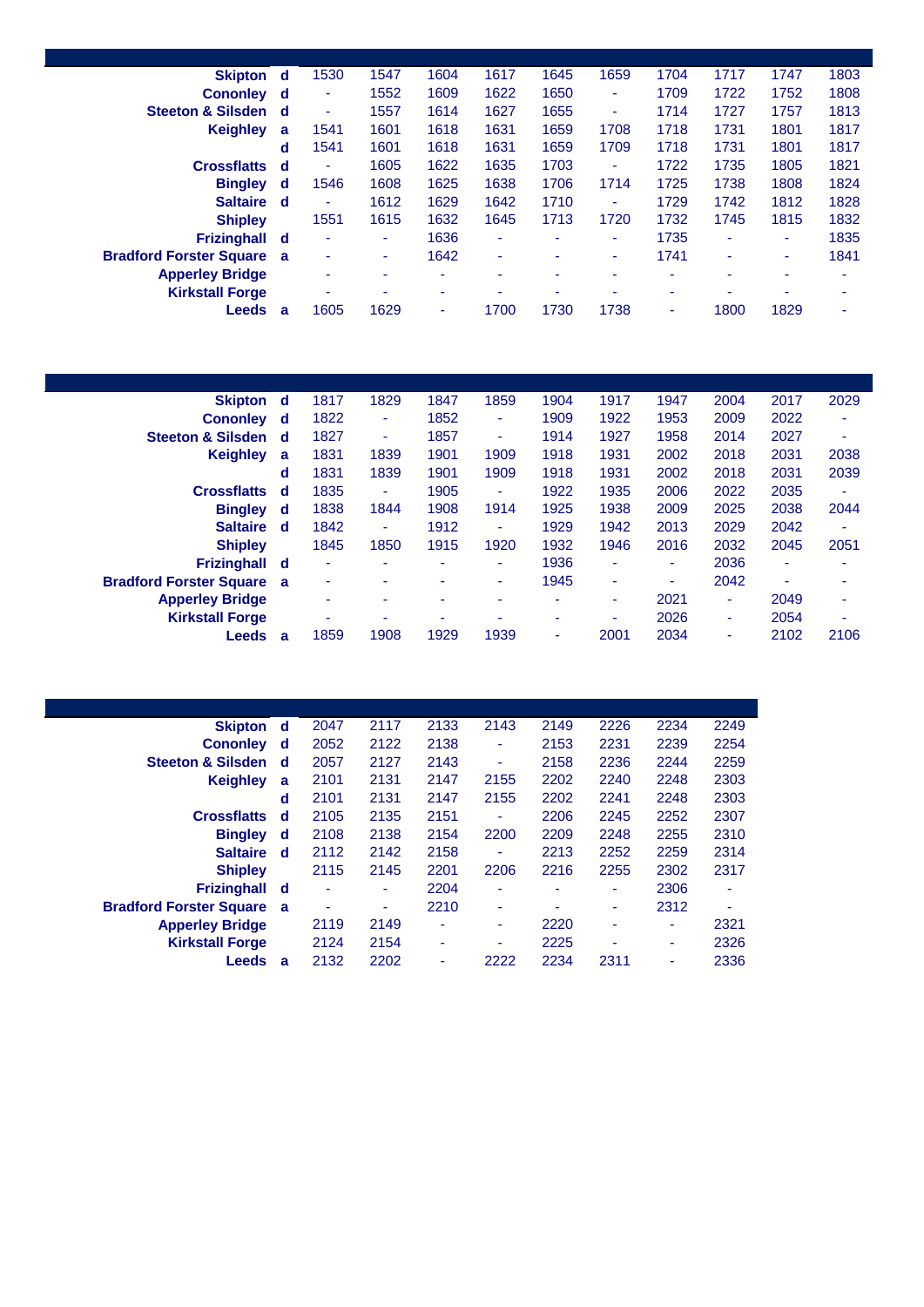## **Leeds/Bradford Forster Square - Skipton**

Wednesday 22 & Friday 24 June

|                                |          |      | C    |                          | M    |      |      |      | C    |      |      |
|--------------------------------|----------|------|------|--------------------------|------|------|------|------|------|------|------|
| Leeds d                        |          | 0723 | 0748 | ٠                        | 0819 | 0825 | 0854 | ٠    | 0920 | 0926 | 0956 |
| <b>Kirkstall Forge</b>         |          | ٠    |      | $\overline{\phantom{a}}$ | ٠    | ۰    | 0900 | ٠    |      |      | ۰    |
| <b>Apperley Bridge</b>         |          | ۰    |      |                          | ۰    | ۰    | ۰    | ۰    | -    |      | ۰    |
| <b>Bradford Forster Square</b> | d.       | ٠    | ۰    | 0810                     | ٠    |      | ۰    | 0907 | ۰    |      | ۰    |
| <b>Frizinghall</b>             | _d       | ۰    | ۰    | 0814                     | ٠    |      | ٠    | 0910 | ۰    | ٠    | ۰    |
| <b>Shipley</b>                 |          | 0738 | 0801 | 0819                     | 0832 | 0838 | 0908 | 0915 | 0933 | 0938 | 1008 |
| <b>Saltaire</b>                | d        | 0740 | ٠    | 0822                     | ٠    | 0840 | 0910 | 0918 | ٠    | 0940 | 1011 |
| <b>Bingley</b>                 | d        | 0744 | 0806 | 0826                     | 0837 | 0844 | 0914 | 0922 | 0938 | 0944 | 1015 |
| <b>Crossflatts</b>             | d        | 0747 | ٠    | 0828                     | ٠    | 0847 | 0917 | 0924 | ٠    | 0947 | 1017 |
| <b>Keighley</b>                | a        | 0751 | 0811 | 0832                     | 0842 | 0851 | 0921 | 0928 | 0943 | 0951 | 1021 |
|                                | d        | 0751 | 0812 | 0833                     | 0842 | 0851 | 0921 | 0929 | 0943 | 0951 | 1022 |
| <b>Steeton &amp; Silsden</b>   | -d       | 0756 | ۰.   | 0837                     | ٠    | 0856 | 0926 | 0933 | ٠    | 0956 | 1026 |
| <b>Cononley</b>                | <b>d</b> | 0800 | ۰    | 0842                     | ٠    | 0900 | 0930 | 0938 | ۰    | 1000 | 1031 |
| <b>Skipton</b>                 | a        | 0808 | 0824 | 0850                     | 0855 | 0909 | 0939 | 0946 | 0957 | 1009 | 1039 |

| <b>Leeds</b>                     | ∣ d |      | 1026 | 1056 | ٠    | 1126 | 1156 | ٠    | 1226 | 1256 | ۰    |
|----------------------------------|-----|------|------|------|------|------|------|------|------|------|------|
| <b>Kirkstall Forge</b>           |     |      | ۰    | ٠    | ۰    | ۰    | ٠    |      | ٠    | ۰    | ۰    |
| <b>Apperley Bridge</b>           |     | ۰    | ۰    | ۰    | ۰    | ٠    | ۰    |      | ۰    | ۰    | ۰    |
| <b>Bradford Forster Square d</b> |     | 1011 | ٠    | ٠    | 1111 | ٠    | ٠    | 1211 | ٠    | ٠    | 1311 |
| <b>Frizinghall</b>               | ∣d  | 1014 | ٠    | ۰    | 1114 | ٠    | ۰    | 1214 | ۰    | ۰    | 1314 |
| <b>Shipley</b>                   |     | 1019 | 1038 | 1108 | 1119 | 1138 | 1208 | 1219 | 1238 | 1308 | 1319 |
| <b>Saltaire</b>                  | - d | 1022 | 1040 | 1111 | 1122 | 1141 | 1211 | 1222 | 1240 | 1311 | 1322 |
| <b>Bingley</b>                   | ∣ d | 1026 | 1044 | 1115 | 1126 | 1145 | 1215 | 1226 | 1244 | 1315 | 1326 |
| <b>Crossflatts</b>               | - d | 1028 | 1047 | 1117 | 1128 | 1147 | 1217 | 1228 | 1247 | 1317 | 1328 |
| <b>Keighley</b>                  | a   | 1032 | 1051 | 1121 | 1132 | 1151 | 1221 | 1232 | 1251 | 1321 | 1332 |
|                                  | d   | 1033 | 1051 | 1122 | 1133 | 1152 | 1222 | 1233 | 1251 | 1322 | 1333 |
| <b>Steeton &amp; Silsden</b>     | - d | 1037 | 1056 | 1126 | 1137 | 1156 | 1226 | 1237 | 1256 | 1326 | 1337 |
| <b>Cononley</b>                  | - d | 1042 | 1100 | 1131 | 1142 | 1201 | 1231 | 1242 | 1300 | 1331 | 1342 |
| <b>Skipton</b>                   | a   | 1050 | 1109 | 1139 | 1149 | 1209 | 1239 | 1251 | 1309 | 1339 | 1350 |

|                                  |     | C    |      |                          |      | M    |      |      |      | C                        |      |
|----------------------------------|-----|------|------|--------------------------|------|------|------|------|------|--------------------------|------|
| Leeds d                          |     | 1318 | 1326 | 1356                     | ۰    | 1418 | 1426 | 1456 |      | 1518                     | 1526 |
| <b>Kirkstall Forge</b>           |     | ٠    | ۰    | $\overline{\phantom{a}}$ |      | ۰    | ۰    | ٠    |      |                          | ۰    |
| <b>Apperley Bridge</b>           |     | ٠    |      | ۰                        |      | ٠    | ۰    | ۰    |      |                          | ۰    |
| <b>Bradford Forster Square d</b> |     | ۰    |      | ٠                        | 1411 | ٠    | ٠    | ٠    | 1511 | ٠                        | ۰    |
| Frizinghall d                    |     | ۰    |      | ٠                        | 1414 | ۰    | ۰    | ٠    | 1514 | ۰                        | ٠    |
| <b>Shipley</b>                   |     | 1333 | 1338 | 1408                     | 1419 | 1433 | 1438 | 1508 | 1519 | 1533                     | 1538 |
| Saltaire d                       |     | ٠    | 1341 | 1411                     | 1422 | ٠    | 1440 | 1511 | 1522 | $\overline{\phantom{a}}$ | 1540 |
| <b>Bingley</b>                   | d,  | 1337 | 1345 | 1415                     | 1426 | 1438 | 1444 | 1515 | 1526 | 1537                     | 1544 |
| <b>Crossflatts</b>               | ∣ d | ٠    | 1347 | 1417                     | 1428 | ٠    | 1447 | 1517 | 1528 | ٠                        | 1547 |
| <b>Keighley</b>                  | a   | 1342 | 1351 | 1421                     | 1432 | 1443 | 1451 | 1521 | 1532 | 1542                     | 1551 |
|                                  | d   | 1343 | 1352 | 1422                     | 1433 | 1443 | 1451 | 1522 | 1533 | 1543                     | 1551 |
| <b>Steeton &amp; Silsden</b>     | ∣ d | ۰    | 1356 | 1426                     | 1437 | ۰    | 1456 | 1526 | 1537 | $\overline{\phantom{a}}$ | 1556 |
| Cononley d                       |     | ۰    | 1401 | 1431                     | 1442 | ۰    | 1500 | 1531 | 1542 | $\overline{\phantom{a}}$ | 1600 |
| <b>Skipton</b>                   | a   | 1355 | 1409 | 1439                     | 1451 | 1457 | 1509 | 1539 | 1550 | 1555                     | 1609 |